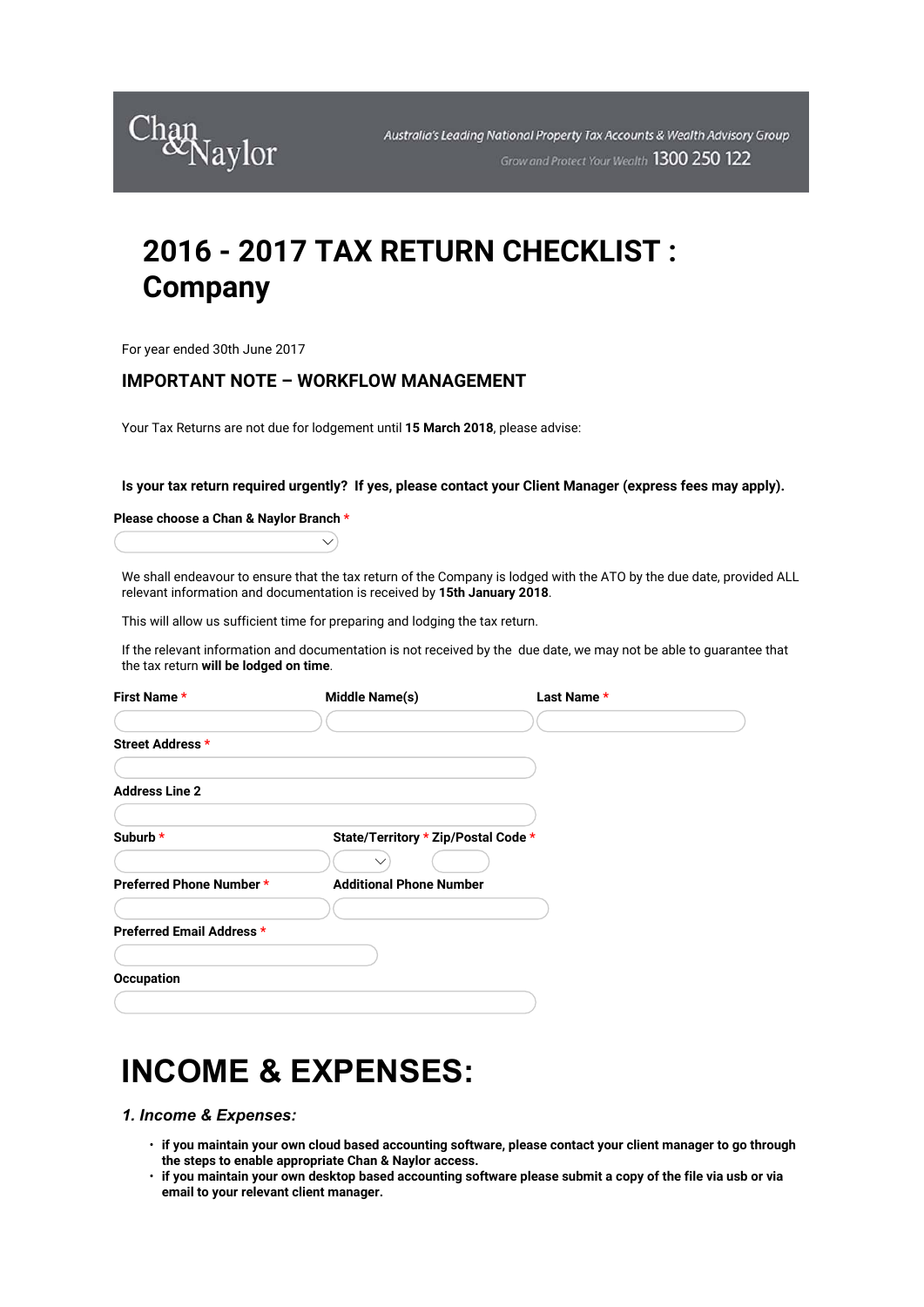- **if you do not maintain cloud or desktop based accounting software, please forward the following documents to us, if applicable**:
- 1. cashbooks;
- 2. bank statements;
- 3. cheque butts:
- 4. deposit slips;
- 5. expenses summaries/invoices;
- 6. copies of buy/sell contracts of listed shares, if applicable;
- 7. copies of the quarterly PAYG-Instalment returns;
- 8. summary of employers' contributions to members, if available;
- 9. PAYG Payment Summaries (group certificates) and annual reconciliation statement if any.
- 10. Payroll Tax Annual Reconciliation statement if any.

N.B. Should the company be registered for Payroll Tax? Are there any likely Payroll Tax Grouping issues?

#### *2. Distribution from other company, partnership or trust:*

**Do you receive distribution from other company? \***

 $\bigcirc$  Yes  $\bigcirc$  No

4

**if you received distribution from another private trust or partnership, please provide a copy of the tax return or distribution statement; (up to 5MB-Please ZIP into single file)**

Browse...

| Upload | Delete |  |
|--------|--------|--|

**if you have invested in units of private unit trust, please provide the market value of the units as at 30 June 2014. If you have any problem on this issue, please feel free to give us a call;**

**if you received distribution from public unit trust, please provide a copy of the annual distribution summary and end of year portfolio statement. (up to 5MB-Please ZIP into single file)**

|        |               | Browse |
|--------|---------------|--------|
| Upload | <b>Delete</b> |        |

*3. Rent:*

**Do you receive rental income? \***

 $\bigcirc$  Yes  $\bigcirc$  No

**provide copies of the monthly rental statements or a copy of the annual rental summary, if available, of all investment properties; (up to 5MB-Please ZIP into single file)**

|                                                          |                                                                                                                          | Yes $\cup$<br>∵No |
|----------------------------------------------------------|--------------------------------------------------------------------------------------------------------------------------|-------------------|
| 1.Name of Bank                                           | Account Number Total Interest Received (\$)                                                                              | Add another?      |
| 4. Interest:                                             |                                                                                                                          |                   |
| Upload<br>Delete                                         |                                                                                                                          |                   |
|                                                          | Browse                                                                                                                   |                   |
| info to provide; (up to 5MB-Please ZIP into single file) |                                                                                                                          |                   |
|                                                          | Indicate if there's any joint venture arrangement underlying any properties. If so, your client manager will advise what |                   |
| Upload<br>Delete                                         |                                                                                                                          |                   |
|                                                          | Browse                                                                                                                   |                   |
|                                                          | free to give us a call; (up to 5MB-Please ZIP into single file)                                                          |                   |
|                                                          | provide the market value of each rental property as at 30 June 2015. If you have any problem on this issue, please feel  |                   |
| Upload<br>Delete                                         |                                                                                                                          |                   |
|                                                          | Browse                                                                                                                   |                   |
| into single file)                                        | supply settlement sheets and purchase documents if you acquired property after 1st July 2016(up to 5MB-Please ZIP        |                   |
|                                                          |                                                                                                                          |                   |
| Upload<br><b>Delete</b>                                  |                                                                                                                          |                   |
|                                                          | Browse                                                                                                                   |                   |

*5. Dividends:*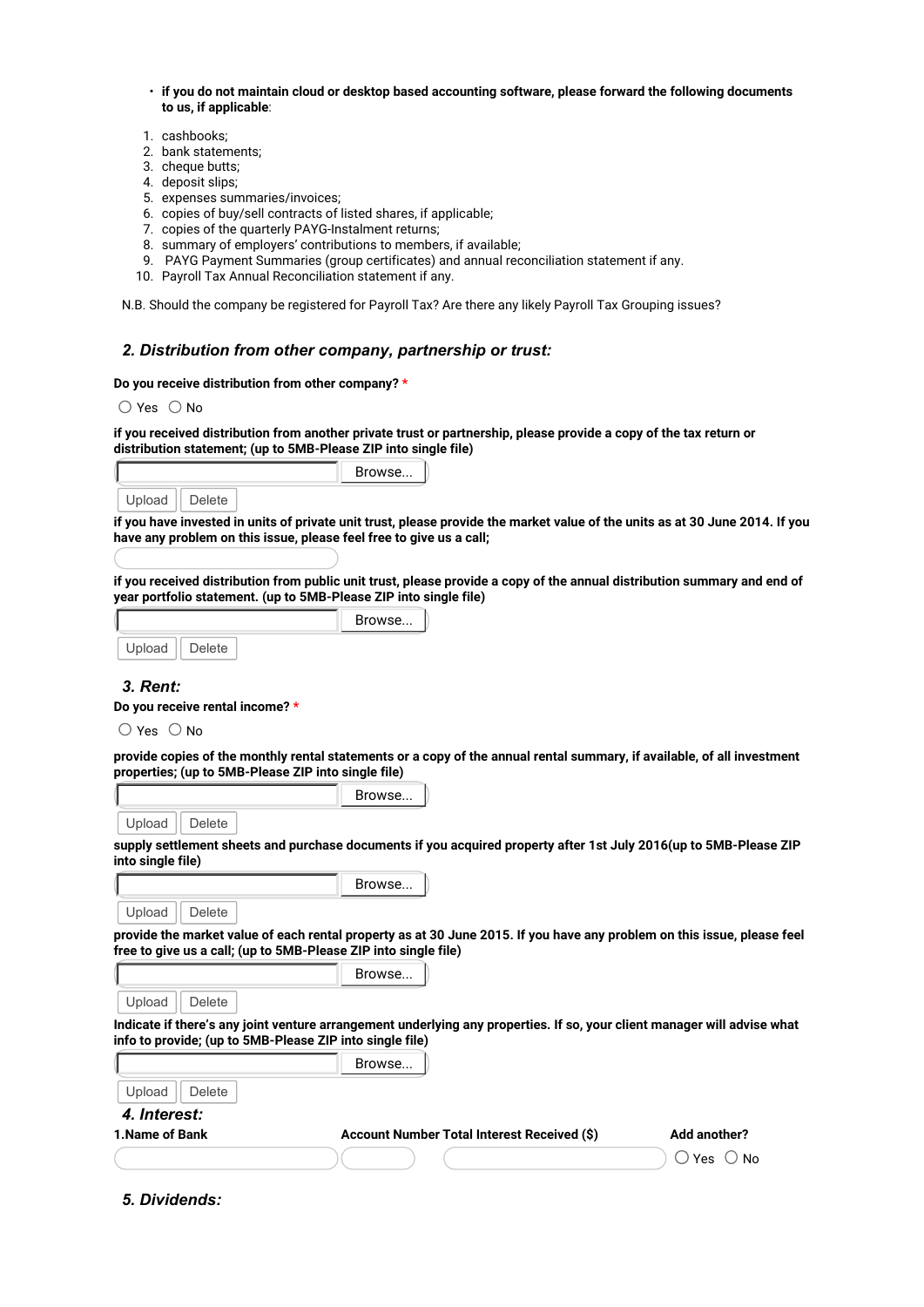Please provide copies of all dividend statements including those that take part in dividend reinvestment plan. If you have problems finding all these statements, please feel free to contact us

#### **1. Name of Shares (please indicate if the shares take part in DRP)**

| <b>Unfranked Dividend</b> | <b>Franked Dividend</b> | <b>Imputation Credit</b> | Add another?                 |
|---------------------------|-------------------------|--------------------------|------------------------------|
|                           |                         |                          | $\bigcirc$ Yes $\bigcirc$ No |

### *6. Capital Gain:*

**Capital Gain: Did you sell any assets such as share investments or property in the 2017 financial year, i.e. from 1st of July 2016 to 30 June 2017?**

 $\bigcirc$  Yes  $\bigcirc$  No

### *7. Any Other Income*

**(Details of all receipts during the financial year, e.g. fringe benefits from employee contributions, gross payments subject to foreign resident withholding etc. which do not fit into any of the above categories.)**

Browse...

**(up to 5MB-Please ZIP into single file)**

Upload  $\parallel$  Delete

*Business Income & Expenses*

### *1. Motor Vehicle:*

**Was there any car in the company name or did you use your own car for business purposes through the year?**

#### $\bigcirc$  Yes  $\bigcirc$  No

**If yes, please provide one of the following:-**

**Log Book Method – Business % use**

**Please provide details of all expenses you incurred over the financial year including repairs / maintenance, registration / insurance, fuel (can be estimated) etc.** 

**If the car was newly acquired during 2016/2017 please also provide car purchase invoice.**

**If you have a loan for the vehicle, please provide details of the interest you paid over the year and the cost of the car. If you have a hire purchase, please provide a copy of the purchase invoice and car finance contract.**

**If you had a lease for your vehicle, please provide figures of your lease payments.**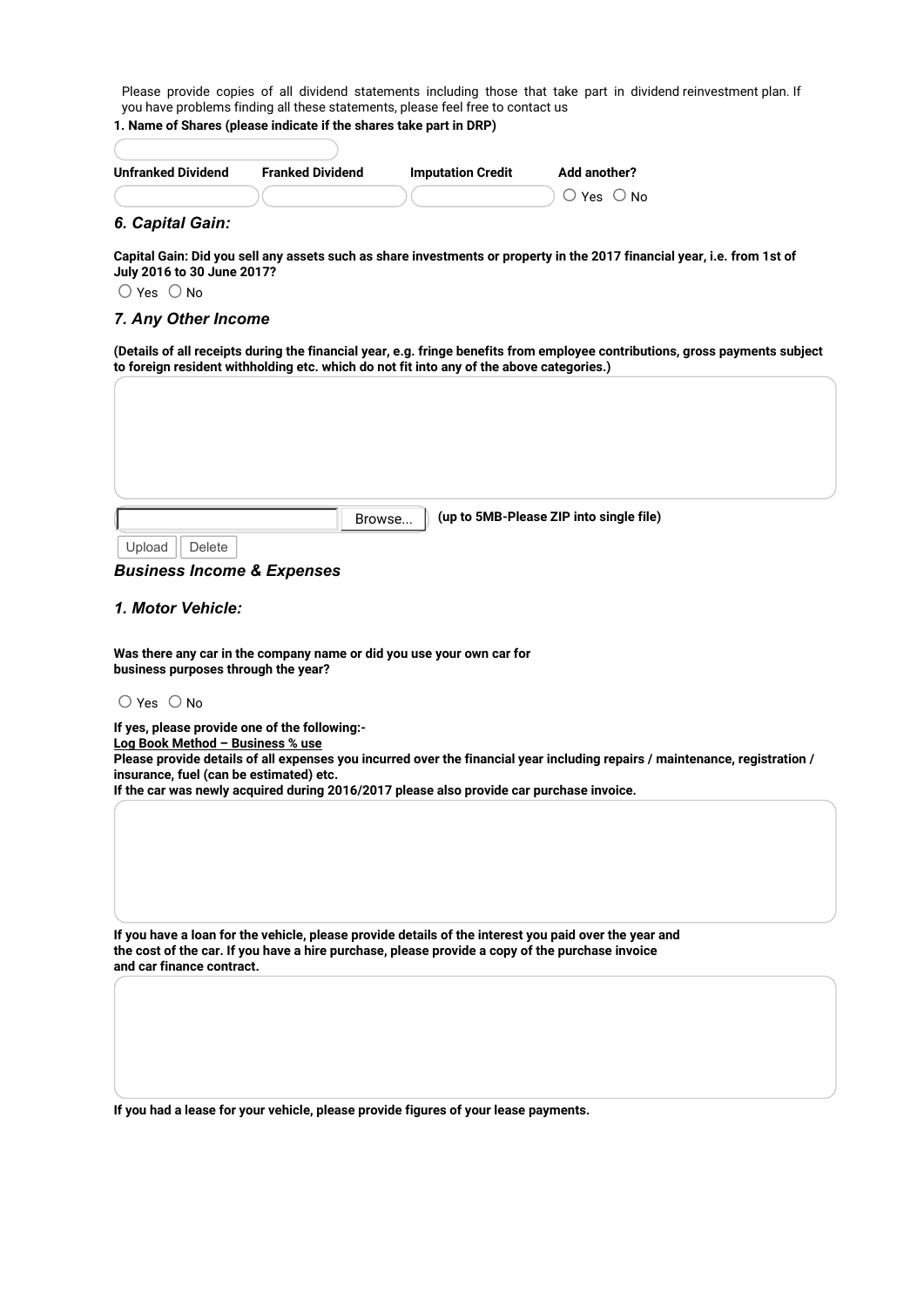**Kilometres Method:** 

**If you have not kept a log book but used your car for business, let us know how many kilometres you have travelled for business in 2014. The maximum the tax office allows you to claim using this method is 5000 kilometres.**

**Car Engine Size: (in litres e.g. 1.6 litres)**

|                     | Browse | (up to 5MB-Please ZIP into single file) |
|---------------------|--------|-----------------------------------------|
| Upload   <br>Delete |        |                                         |

# *2. Tax Loss*

**Did the Company have a loss to be brought forward from prior year?**

 $\bigcirc$  Yes  $\bigcirc$  No

## *3. Superannuation*

**Has the Company made any contribution to a superannuation fund?**

#### $\bigcirc$  Yes  $\bigcirc$  No

**If yes, please provide the names of the funds and the amount of contributions made for each beneficiary/employee/partner.**

|                         | Browse                                                | (up to 5MB-Please ZIP into single file)                                                                                                                                                                              |
|-------------------------|-------------------------------------------------------|----------------------------------------------------------------------------------------------------------------------------------------------------------------------------------------------------------------------|
| Upload<br><b>Delete</b> |                                                       |                                                                                                                                                                                                                      |
| 4. Capital Purchases    |                                                       | If the Company purchased any capital assets during the year, please provide an itemised list with date of purchase,<br>description of the item purchased and the purchase cost (including shipping and installation) |
|                         | *New small business captial purchase rules may apply. |                                                                                                                                                                                                                      |
|                         |                                                       |                                                                                                                                                                                                                      |
|                         |                                                       |                                                                                                                                                                                                                      |
|                         |                                                       |                                                                                                                                                                                                                      |
|                         |                                                       |                                                                                                                                                                                                                      |
|                         | Browse                                                | (up to 5MB-Please ZIP into single file)                                                                                                                                                                              |

#### *5. Other Deductions*

**Show only expenses not listed at any other item. Any other information which you would like us to be aware of:**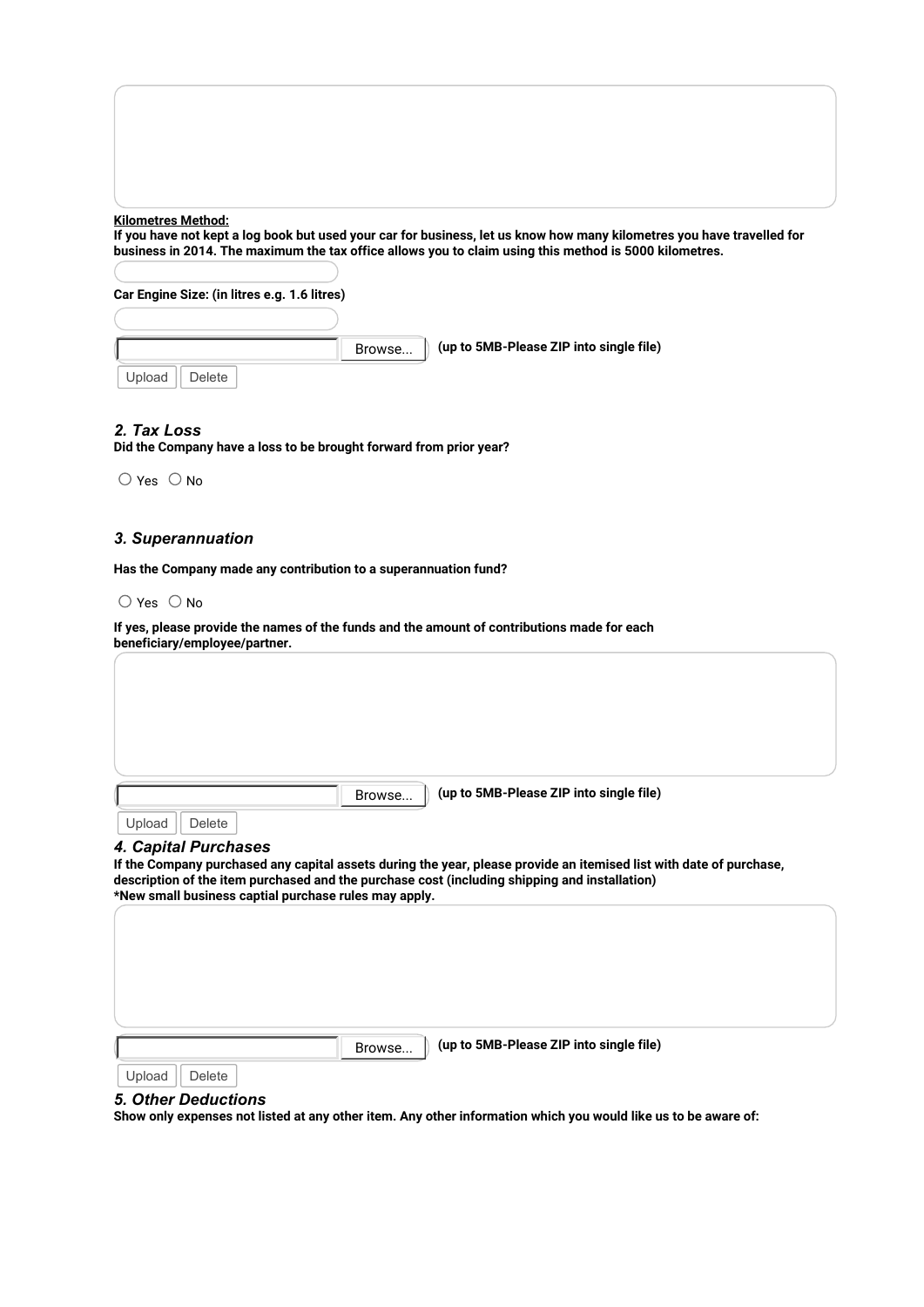|                                  | (up to 5MB-Please ZIP into single file)<br>Browse                                              |
|----------------------------------|------------------------------------------------------------------------------------------------|
| Upload<br><b>Delete</b>          |                                                                                                |
| 6. Distributions to Shareholders |                                                                                                |
|                                  | Please provide a list of the amounts paid to or on behalf of each shareholder. If you have any |
| query, please give us a call.    |                                                                                                |

|                  | Browse | │ (up to 5MB-Please ZIP into single file) |
|------------------|--------|-------------------------------------------|
| Upload<br>Delete |        |                                           |

#### 7. *Small Business Entities (SBEs)*

If you carry on a business and your annual turnover is less than **\$10 million**, you will be eligible to be treated as a SBE. The benefits of being a SBE taxpayer are, among other things:

- Either cash/accrual accounting method available
- simplified trading stock rules where businesses only need to conduct stocktakes and account for changes in the value of trading stock in limited circumstances, and
- simplified depreciation rules where most depreciating assets costing less than **\$20,000** each are written off immediately. Most other depreciating assets are pooled and deducted at a rate of either **15% for the first year of acquisition or 30% for each year after the first year.**

\* Please call your Client Manager who can answer any query you may have **on this matter**.

\* - please call your Client Manager who can answer any query you may have on this issue.

Please note that you are required to forward all the above documents to us for preparing your financial statements and tax return. The above list of documents, while being quite comprehensive, is not meant to be exhaustive. If you are not certain whether additional information/documents are required or some of the documents are missing, please feel free to give us a call.

#### **How did you hear about Chan & Naylor?**

| 0/255 characters |  |  |  |
|------------------|--|--|--|

# **TAXPAYER'S DECLARATION \***

 $\bigcirc$  I declare that all the information I have given is true and correct.

#### **Your signature \***